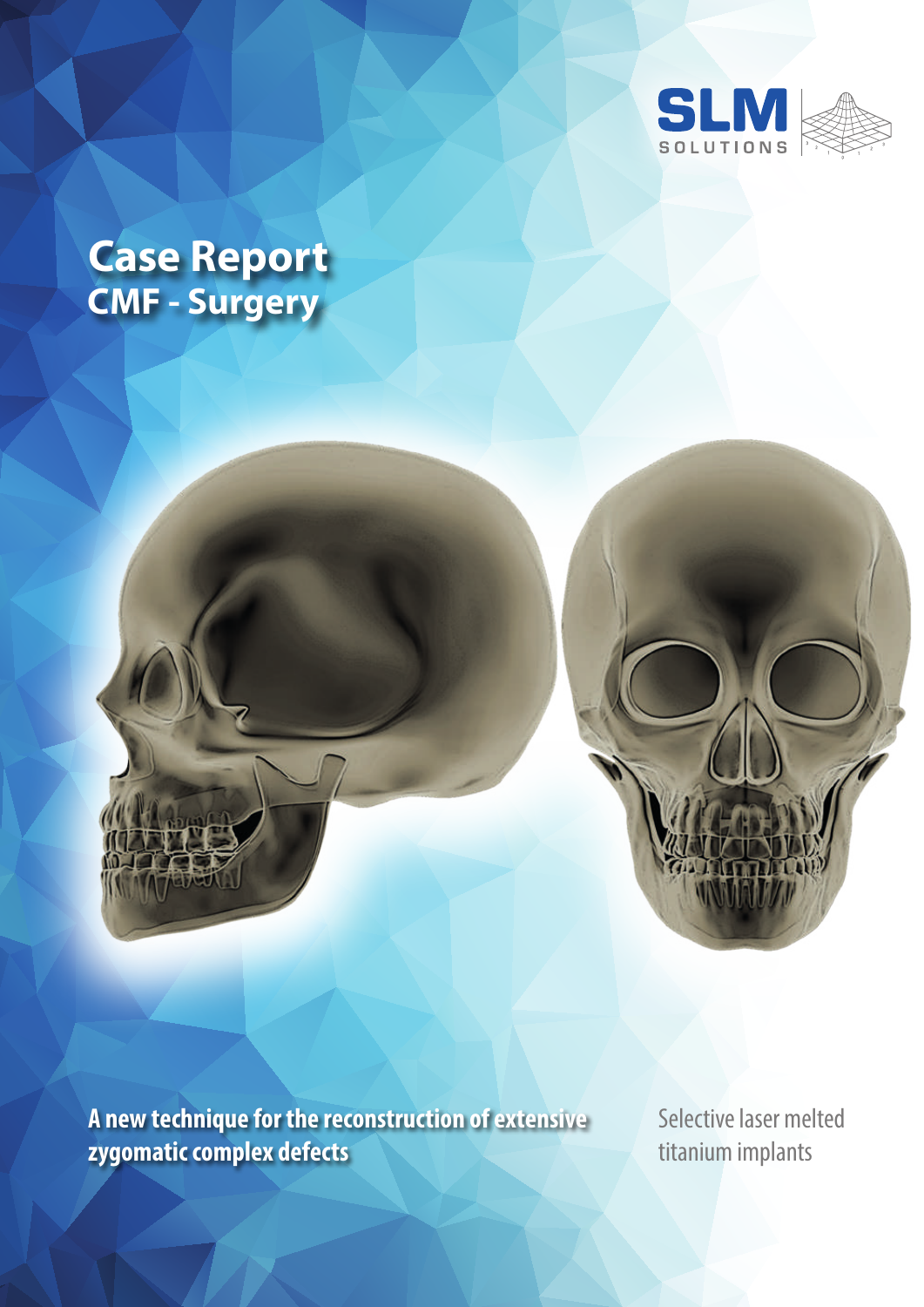### **FHNW**

The School of Life Sciences FHNW is qualifying students to become experts on the global Life Sciences market. In terms of research the School addresses actual Life Sciences topics and is collaboratively developing and transforming these topics into practice-oriented products and processes.

# **MIMEDIS AG**

MIMEDIS AG is a Swiss Medical Device Company located in Basel. MIMEDIS focuses on design and manufacture of patient specific bone implants and offers unrivalled services for surgeons by using novel design strategies and flexible production processes.

The experienced graduate engineer Ralf Schumacher heads the company as CEO and is closely linked to MedTech companies, scientists and specialists in the market.

# **UMF Cluj**

The University of Medicine and Pharmacy "Iuliu Hatieganu" is one of the largest universities in Romania. The university enjoys an international reputation for its three faculties: Faculty of Medicine, Faculty of Dentistry and the Faculty of Pharmacy.

Dr. Horatiu Rotaru is a lecturer at the Iuliu Hatieganu University of Medicine and Pharmacy in the Faculty of Maxillofacial Surgery.

# **Consent**

Written informed consent was obtained from the patient for the publication of this report and any accompanying images.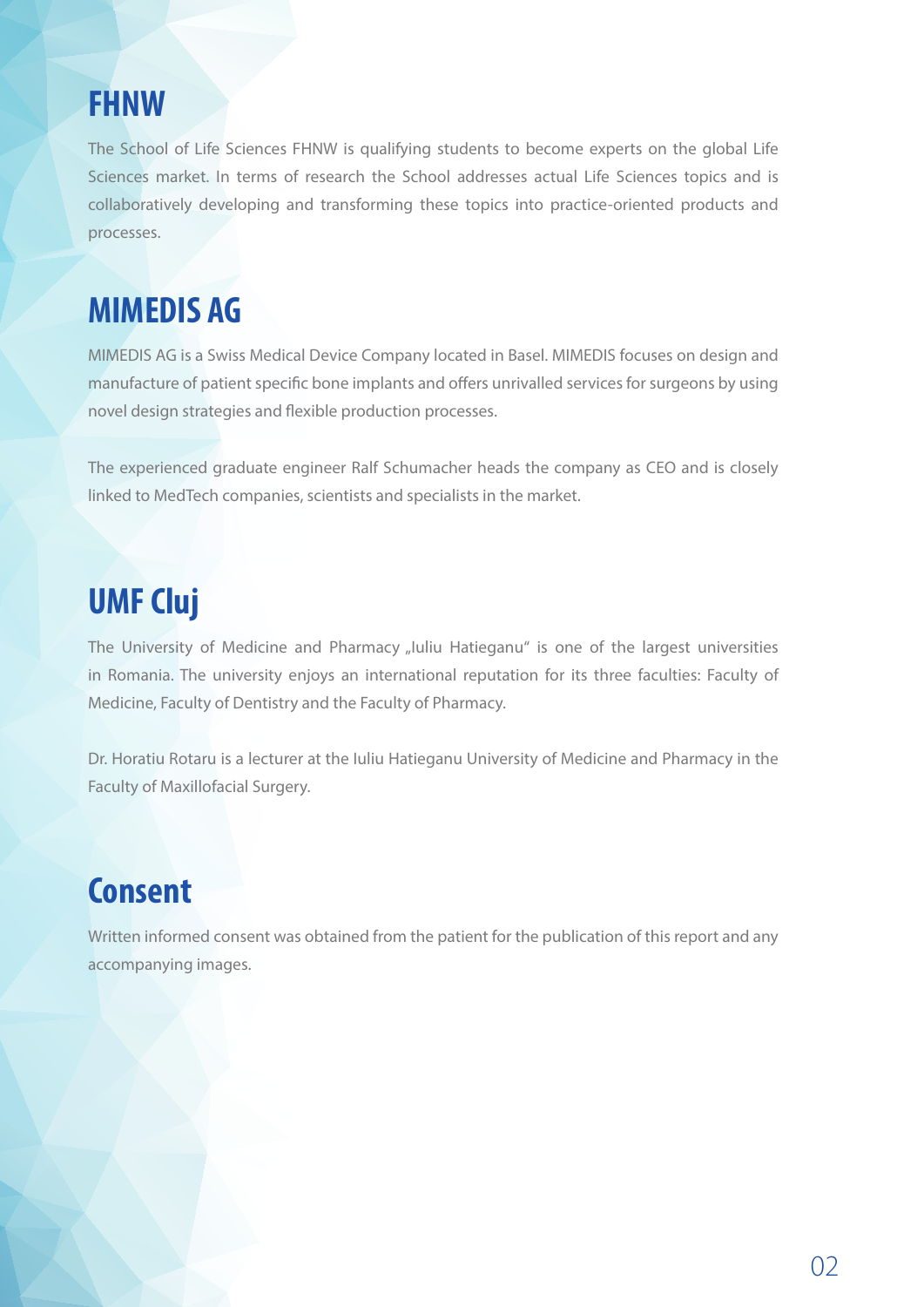# **Abstract**

The restoration of extensive zygomatic complex defects is a surgical challenge owing to the difficulty of accurately restoring the normal anatomy, symmetry, proper facial projection and facial width. In the present study, an extensive post-traumatic zygomatic bone defect was reconstructed using a custom-made implant that was made with a selective laser melting technique. The computerdesigned implant had the proper geometry and fit perfectly into the defect without requiring any intraoperative adjustments. A one-year follow-up revealed a stable outcome with no complications.

### **Background**

Craniofacial trauma, tumor resection and congenital deformities can result in zygomatic bone deficiencies. The reconstruction of the zygomatic bone is essential for the restoration of function and esthetics. The reduction of psychosocial morbidity is also an important issue. Accurate restoration of the normal anatomy, symmetry, proper facial projection and facial width are the key points in orbitozygomatic reconstruction.

Different surgical approaches had been described for the reconstruction of the zygomatic complex. These approaches include osteotomy, autologous bone graft, free tissue transfer and the use of different alloplastic implants. Autologous bone grafts are still considered the gold standard for the reconstruction of these defects. However, donor site morbidity, limited bone availability, unpredictable resorption rates, and residual deformities remain important challenges. Different types of alloplastic implants, such as metals, silicone, polymers, and hydroxyapatite-based products, have been used to replace autologous bone grafts. However, the ideal alloplastic material has not yet been identified.

Although stock-made implants are commercially available in different sizes, these implants are of limited value for repairing acquired and unusual bony defects. Such implants fail to accurately fit the defects and hence result in outcomes that are associated with high revision rates. In contrast, custom-made patient-specific implants that are produced using computer-aided design and manufacturing (CAD/CAM) overcome these drawbacks. Patient-specific implants shorten the operative time, reduce the need for intraoperative implant adjustments and improve the clinical outcomes.

In this article, we present a case of post-traumatic zygomatic deficiency that has been successfully treated using a custom-made implant that was made with a selective laser melting technique. After one year of follow-up, the implant exhibited good integration with no signs of infection or exposure. To the best of our knowledge, this case report is the first to describe a zygomatic reconstruction utilizing a custom-made implant that was created with the SLM® technique.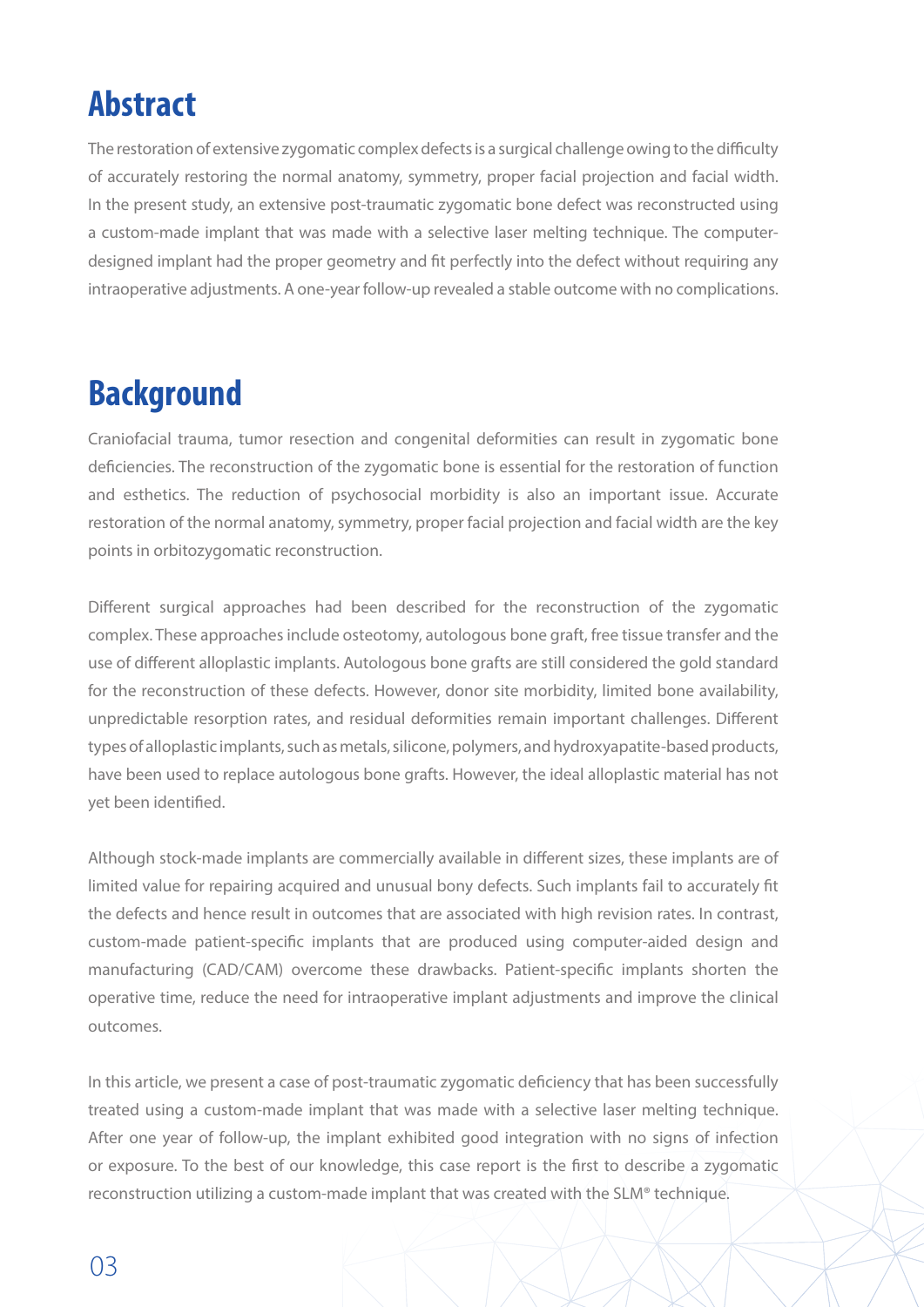#### **Case Presentation**

A 43-year-old male patient presented to our department with a severe left midfacial post-traumatic deformity due to road traffic accident that occurred 6 years prior. Clinical examination of the left midface revealed the loss of the antero-posterior and medio-lateral (transverse) projections of the left zygomatic bone. A slight enophthalmos was also present. The soft tissues of the area were hypotrophic in response to the initial injury. The clinical findings were confirmed on computerized tomogram (CT) images in axial and coronal plane (Figure 1, 2).

The zygomatic-orbito-maxillary defect was reconstructed using a custom-made titanium implant for esthetic reasons. Fine-cut CT scanning of the region with 3-dimensional (3D) reconstruction was performed (Siemens Somatom Sensation, Erlangen, Germany). The CT data were imported into the MIMICS® software (Materialise, Leuven, Belgium), and a 3D virtual model of the implant was produced by "mirroring" the healthy side using Freeform Modeling Plus® (3D Systems, Sensable, Valencia, CA, USA) platform software. Because a fulldensity titanium SLM implant would have been too heavy for implantation, we decided to produce an implant in the form of a shell that was supported by the residual bone and fixation rods (Figure 3, 4).

The virtual model was then printed into the 3D implant by SLM Solutions using commercially pure titanium Grade 2 (SLM Solutions, Luebeck, Germany) and an SLM®250 machine (SLM Solutions). The physical model of the skull was printed in white acrylic resin using Multi-Jet-Printing (Objet Eden 250, Stratasys, Eden Prairie, MN,USA). The SLM® implant was placed on the plastic model of the skull to verify proper matching and seating. No further mechanical processing was needed. Finally, the produced implant was post-processed by sand-blasting and drilling the screw holes and then cleaned and sterilized by autoclaving.



Figure 1



Figure 2



Figure 3



Figure 4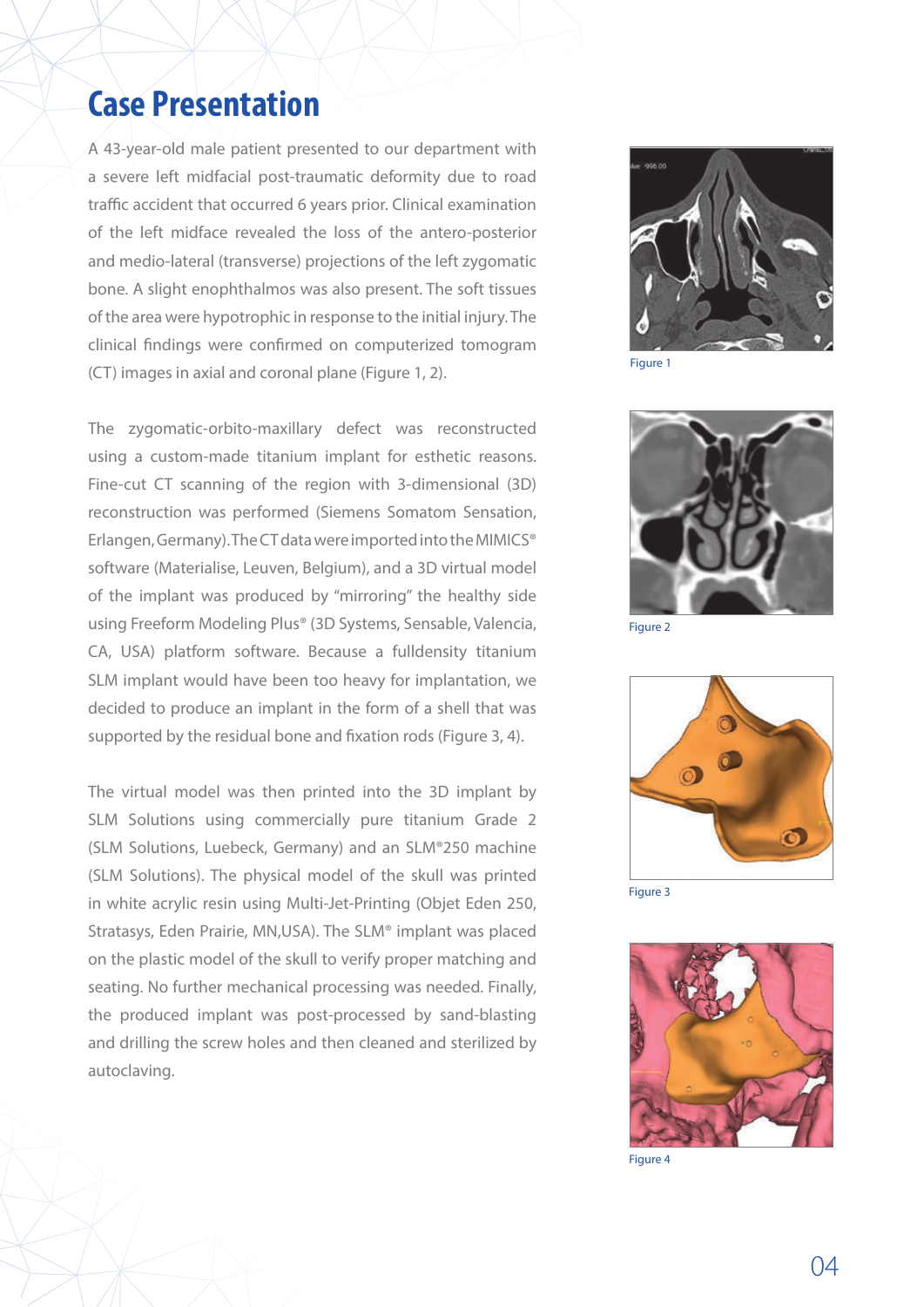## **Discussion**

The implant was inserted into the planned position using a combination of mid-tarsal lower eyelid, hemicoronal and intraoral incisions. Proper seatings at the infraorbital rim, zygomatic body and zygomatico-alveolar buttress were confirmed. The fixation was performed with three 2.0 mm titanium screws (Stryker®, Michigan, MI, USA) using the lag-screw principle (Figure 5). The space between the shell-shaped implant and the residual zygomatic bone was filled with a corticocancellous iliac crest bone graft. The facial soft tissues were resuspended, and the left temporal hollowing was corrected with a titanium mesh. The wounds were sutured in layers and dressed appropriately.

The patient received 1 g of ceftriaxone, 80 mg of gentamycin, 0.5 g of metronidazole, and 100 mg of ketoprofen b.i.d. for 7 days. The postoperative course was uneventful, and the patient was discharged 8 days after the operation. The follow-ups at 1 month, 6 months and 1 year revealed no complications. At one year, the clinical examination revealed the persistence of a slight asymmetry in the zygomatic regions (Figure 6), and a CT scan supported the good projection of the reconstructed site and the symmetry between the two zygomas (Figure 7, 8). We believe the residual asymmetry resulted from soft tissue atrophy. The CT scan also revealed good implant integration with ossification of the cortico-cancellous chips that were placed between the implant and the residual bone and no resorption of the residual zygoma.

Three-dimensional reconstruction of the zygomaticorbito-maxillary complex is one of the most challenging procedures in craniofacial surgery. The normal anatomical contour and position of the zygomatic bone are critical for the appearance of the face. Here, we described a successful use of a custom-made SLM® titanium implant for the reconstruction of a post-traumatic zygomatic bone defect. Although the bony symmetry was maintained at one-year follow-up (Figure 7,8), the patient continued to exhibited soft tissue asymmetry. This asymmetry was most likely the result of buccal and zygomatic fat pad atrophy in response to the initial trauma and atrophy of the facial expression muscles secondary to facial nerve palsy.

Because the residual zygomatic bone was deficient in volume and shape, an osteotomy alone would have not properly corrected the projections. The patient rejected the option of free tissue transfer. Thus the only available option was alloplastic implantation. Different materials can be used in cases of post-traumatic zygomatic deficiency, the advantages and drawbacks of each of these materials have been thoroughly documented in the literature.

The development of CAD/CAM technology has opened new perspectives in the field of alloplastic implant production. After three-dimensional reconstruction of a skull containing the defect, the future implant can be produced by "mirroring" the healthy side. Thus, the projection and symmetry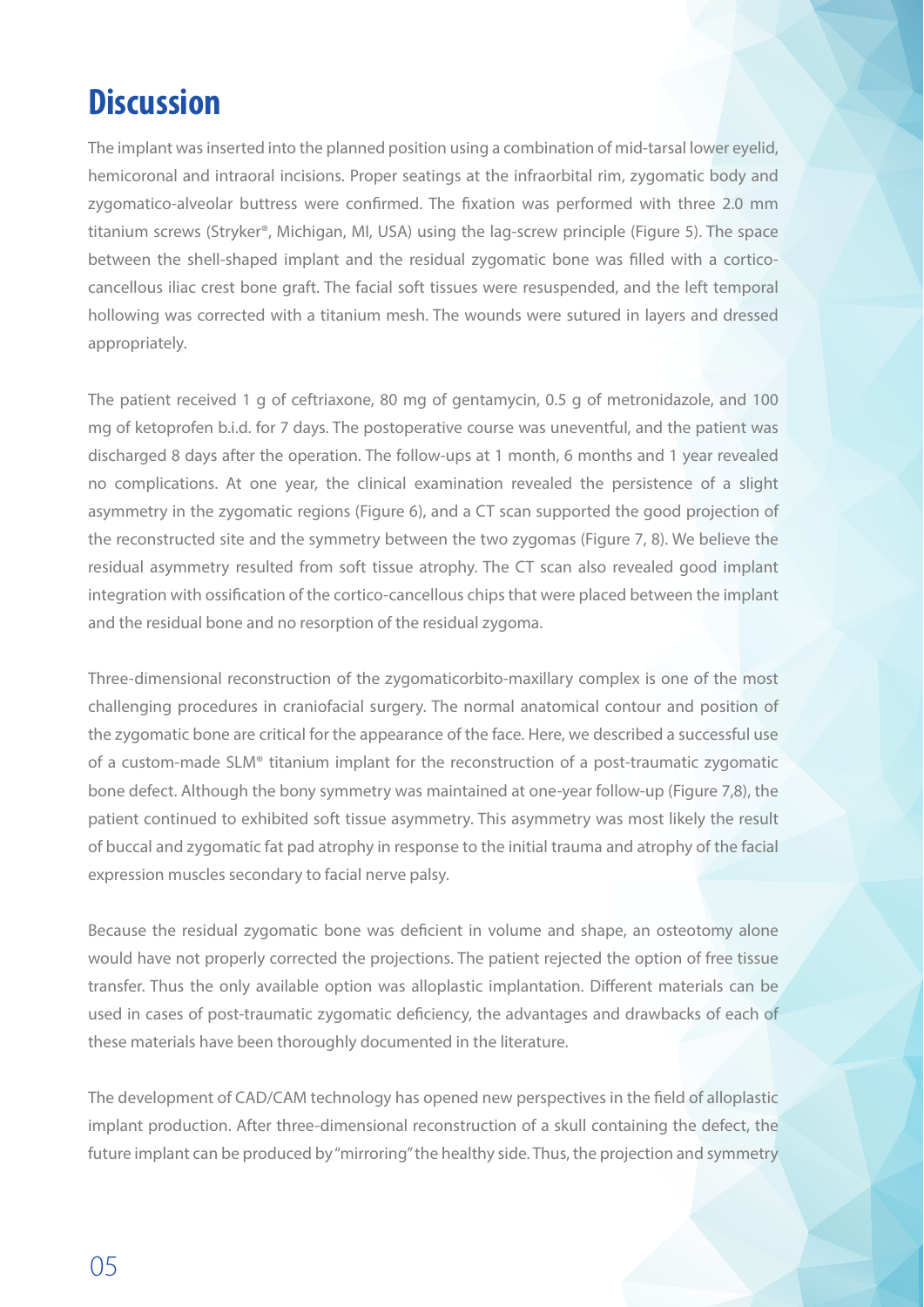of the zygomatico-maxillary complex can be reestablished. SLM® is one of the CAD/CAM techniques that allows for the production of porous titanium parts that mimic bone structure. Titanium is the most commonly used material in medical implants because it is highly biocompatible and integrates very well into tissues. The mechanical properties of SLM® titanium products are also within the ranges of the properties of bone. These similarities are particularly important because implant materials that are much stiffer than the bone can generate stress shielding, which can potentially lead to bone resorption or hinder bone regeneration. Bone resorption caused by stress shielding is believed to contribute to the aseptic loosening of implants. In contrast, the porous surfaces of SLM® titanium parts have been demonstrated to be favorable for cell adhesion, migration and ingrowth, and these properties result in strong bone-implant contact. When an implant is populated with osteogenic cells, these cells not only migrate on the surface of the implant but also inside the pores of the implant. Due to advantages of the titanium structures produced by SLM Solutions, we designed and produced a patient-specific implant for zygoma recontouring using this technology (Figure 3, 4). The implant fits perfectly into the defect, no corrections being needed at the time of surgery (Figure 5). Similar findings have been reported in the literature. The implant was designed in the form of a shell and filled with corticocancellous chips from the anterior iliac crest to stimulate its integration. This implant behaved as reported in the literature, no complications or sideeffects occurred.

The left eye enophthalmos was not corrected because anterior repositioning of the globe would have exposed a larger part of the cornea due to the presence of lagophthalmos. The limitation of the presented reconstructive procedure is that it addressed only the bony deficiency, leaving the soft tissue atrophy to be dealt with later. This atrophy could be corrected with structural fat grafting.



Figure 5



Figure 6



Figure 7



Figure 8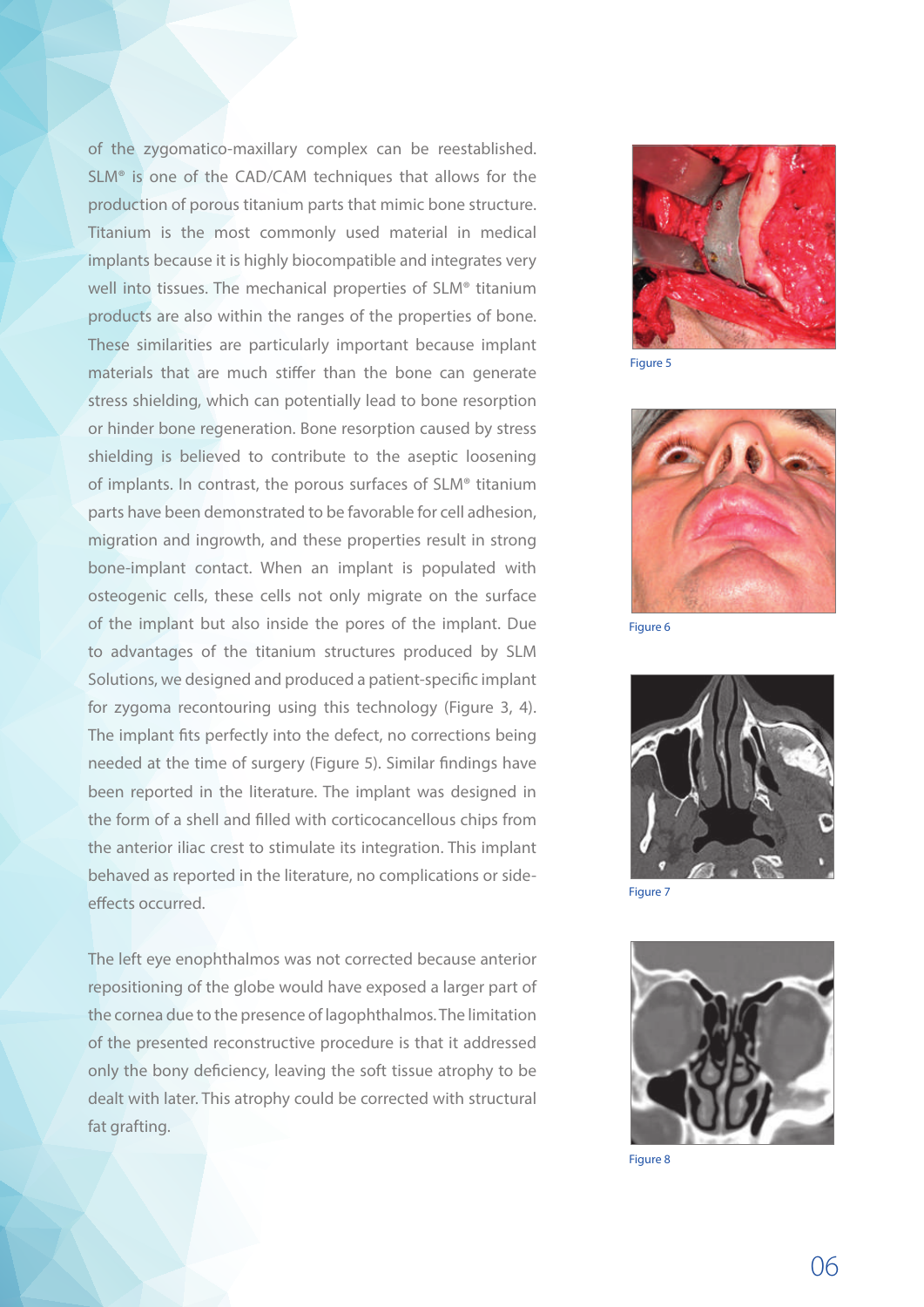The SLM® technique was an expensive procedure. However, the preoperative investment in time and technology was worthwhile due to the proper geometry of the implant, reduced operative time and the lack of donor site morbidity. These characteristics are consistent with those reported in the literature. The drawback of the current study is the nature of singlepatient case report, lacking sufficient follow-up. To reach definitive conclusions, extensive clinical studies should be conducted.

# **Conclusions**

In conclusion, custom-made alloplastic implants are particularly useful for zygoma recontouring making considerable contributions to the improvement of the final cosmetic and functional results. SLM® titanium implants might be a promising alternative approach to alloplastic craniomaxillofacial bone reconstruction due to their geometrical, biological, and mechanical properties.